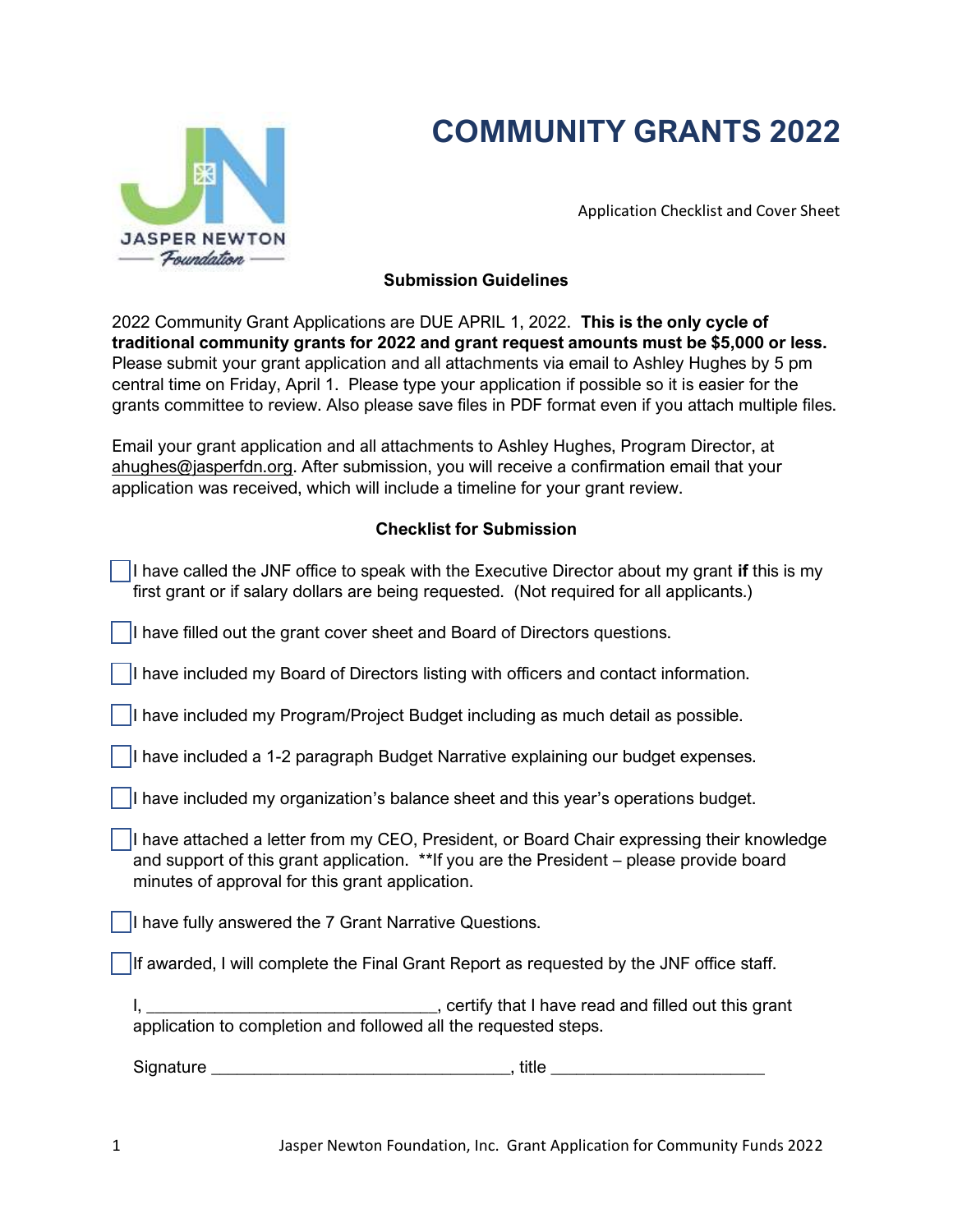# **COMMUNITY GRANTS 2022**



# Application

JASPER COUNTY COMMUNITY FUND

NEWTON COUNTY COMMUNITY FUND (circle one fund only)

## **Organizational Information**

| <b>Legal Name of the Organization</b>                          |              |     |
|----------------------------------------------------------------|--------------|-----|
| <b>Telephone Number</b>                                        |              |     |
| <b>Website Address</b>                                         |              |     |
| <b>Street Address of Organization</b>                          |              |     |
| City                                                           | <b>State</b> | Zip |
| <b>Mailing Address</b><br>(if different than physical address) |              |     |
| City                                                           | <b>State</b> | Zip |
| <b>Federal Tax ID (EIN)</b>                                    |              |     |
| <b>Main Contact Person for Grant</b>                           |              |     |
| <b>Contact Phone Number</b>                                    |              |     |
| <b>Contact Email Address</b>                                   |              |     |

## **Program Description**

Please include a 2-3 sentence summary of the program you are requesting community grant dollars for in the box below. This should be clear and concise.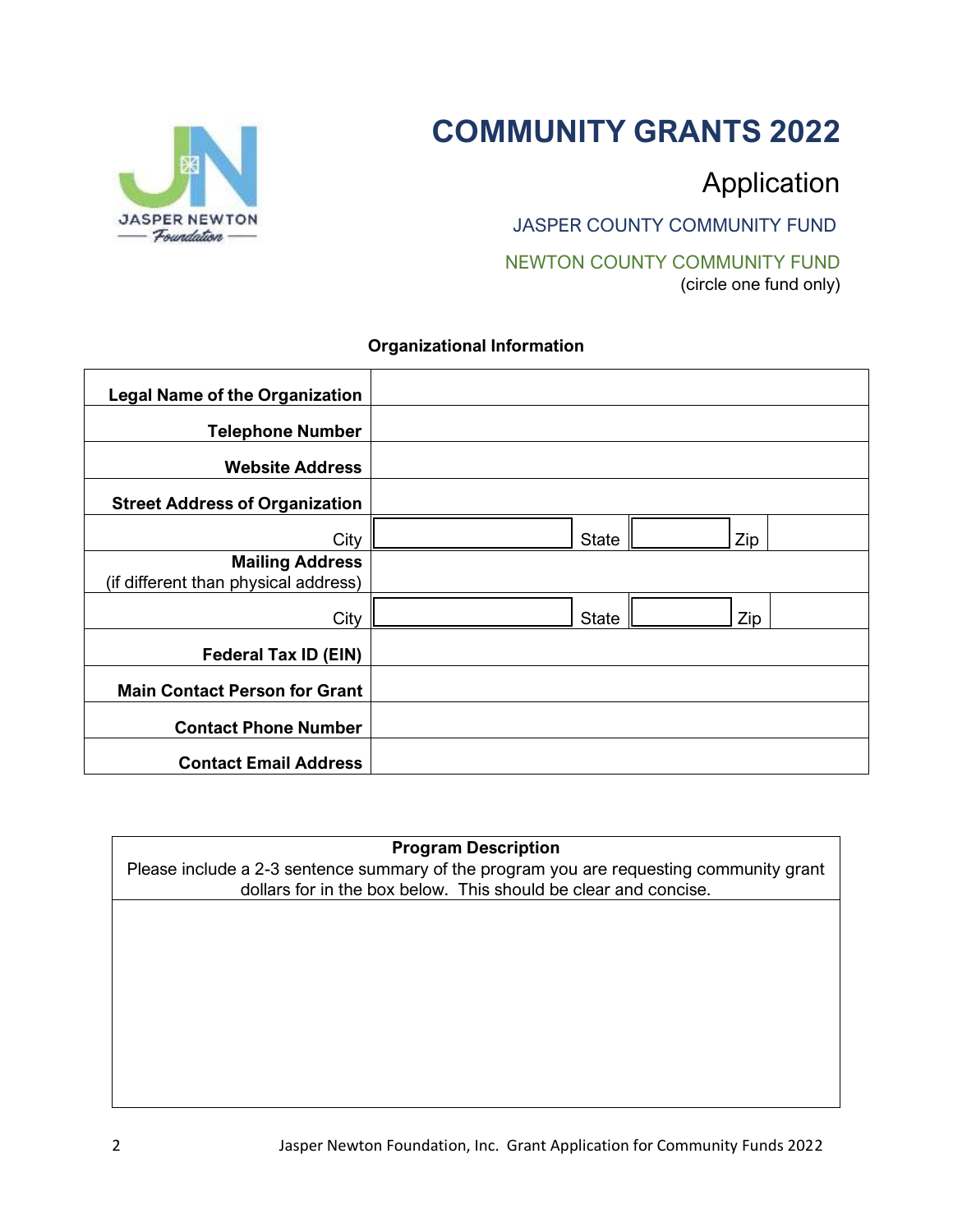**What area of the community does this grant application seek to serve the most?**

- **\_\_\_\_ Vibrant Community (Arts, Culture, Lifestyles)**
- **\_\_\_\_ Prosperous Community (Business Development Resources, Employee Training)**
- **\_\_\_\_ Quality Life (Access to Health Care & Healthy Life Choices)**
- **\_\_\_\_ Kids & Families (Education)**

#### **Board of Directors Information**

| <b>Board Chair or President</b> |  |
|---------------------------------|--|
| <b>Telephone Number</b>         |  |
| <b>Email Address</b>            |  |

\*\*Please attach a listing of your current Board of Directors, indicate officer roles, and include a phone number or email address for contacting each member.

| What percentage of the Board of Directors    |  |
|----------------------------------------------|--|
| contributed any amount of dollars to this    |  |
| organization in the most recent fiscal year? |  |

| What percentage of the Board of Directors    |  |
|----------------------------------------------|--|
| made an in-kind contribution to this         |  |
| organization in the most recent fiscal year? |  |

| What percentage of your Board of Directors  |  |
|---------------------------------------------|--|
| volunteer their time beyond attending board |  |
| meetings?                                   |  |

| Have any members of the Board of Directors<br>participated in non-profit training (e.g. board<br>development, fundraising, grant writing, etc.)<br>during the past year? |  |
|--------------------------------------------------------------------------------------------------------------------------------------------------------------------------|--|
| What kind of training did they receive?                                                                                                                                  |  |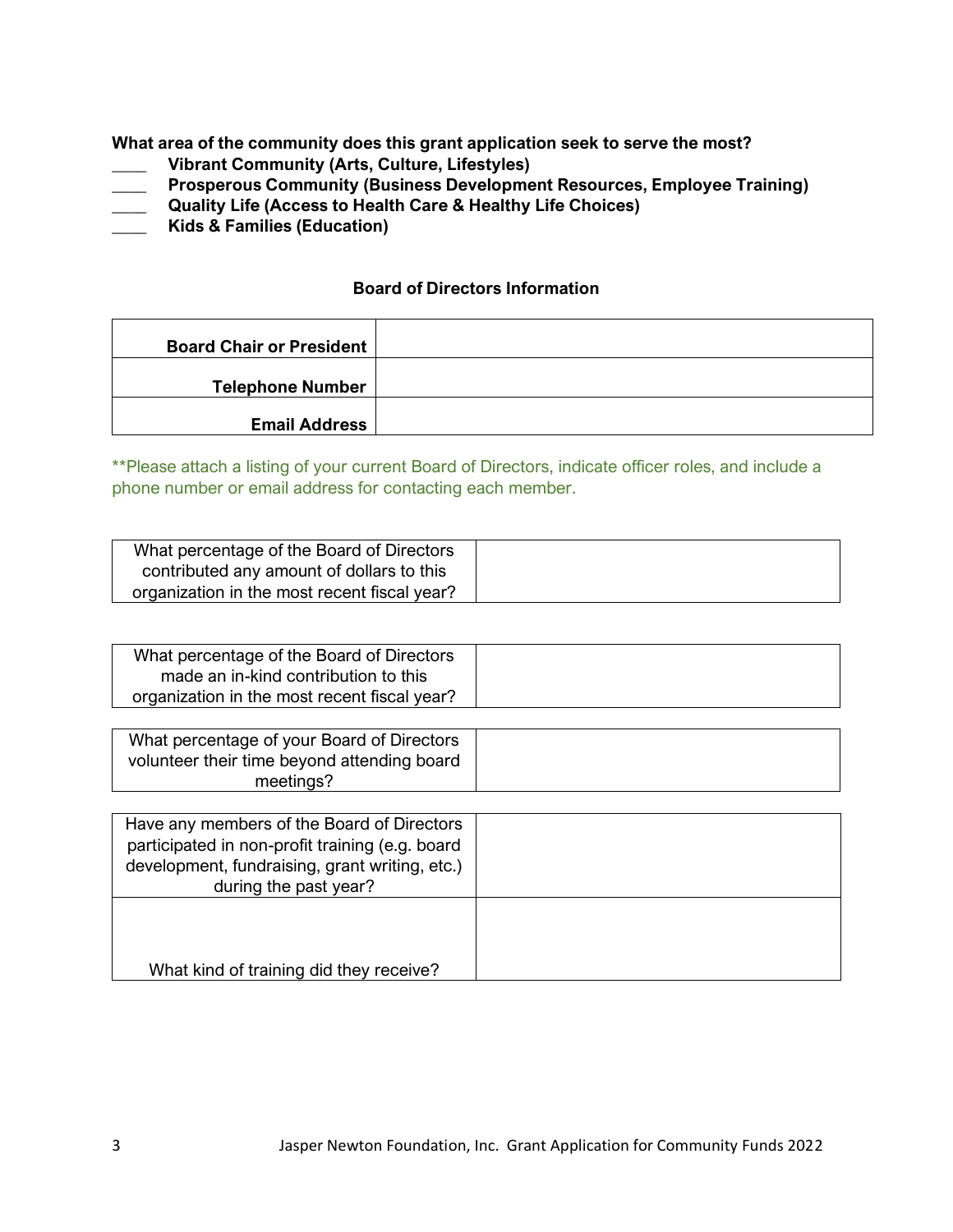#### **Grant Budget & Budget Narrative**

Your grant budget is an important tool for communicating your project to the JNF Grants Committee. We are asking for more detail this year in your application. Please provide the entire project budget and scope – even if you are only asking JNF for a portion of the project budget itself. The more we can understand about the larger purpose of your whole project the better we can evaluate the partnership of Jasper Newton Foundation.

If you are securing goods or services, please provide at least 2 quotes (if possible) for these goods and services. We want to see that you are being resourceful in your local relationships and in your goals of remaining fiscally responsible for your charitable dollars. If you are purchasing most of your products online, you will need to provide 2 pricing quotes. You can do this easily by taking a screen shot or printout of the website shopping cart.

Salary dollars being requested must flow directly to the person who will execute this specific project and be something that cannot be done by a community volunteer. Please plan to discuss this with the JNF Executive Director before submitting this application.

As with everything – numbers in a spreadsheet only tell part of the story. **Please provide 1-2 paragraphs that explain your Grant Budget to fill in those storyline gaps.** 

\*\*Please attach a copy of your project budget with as much detail as possible.

\*\*Please attach a copy of your balance sheet and annual organizational budget for the current year.

\*\*Please attach a letter from your organization's Board Chair, CEO, President, or Superintendent that explains their knowledge and support of this grant application on behalf of the organization. If you are the President – please provide board minutes that approve this grant application.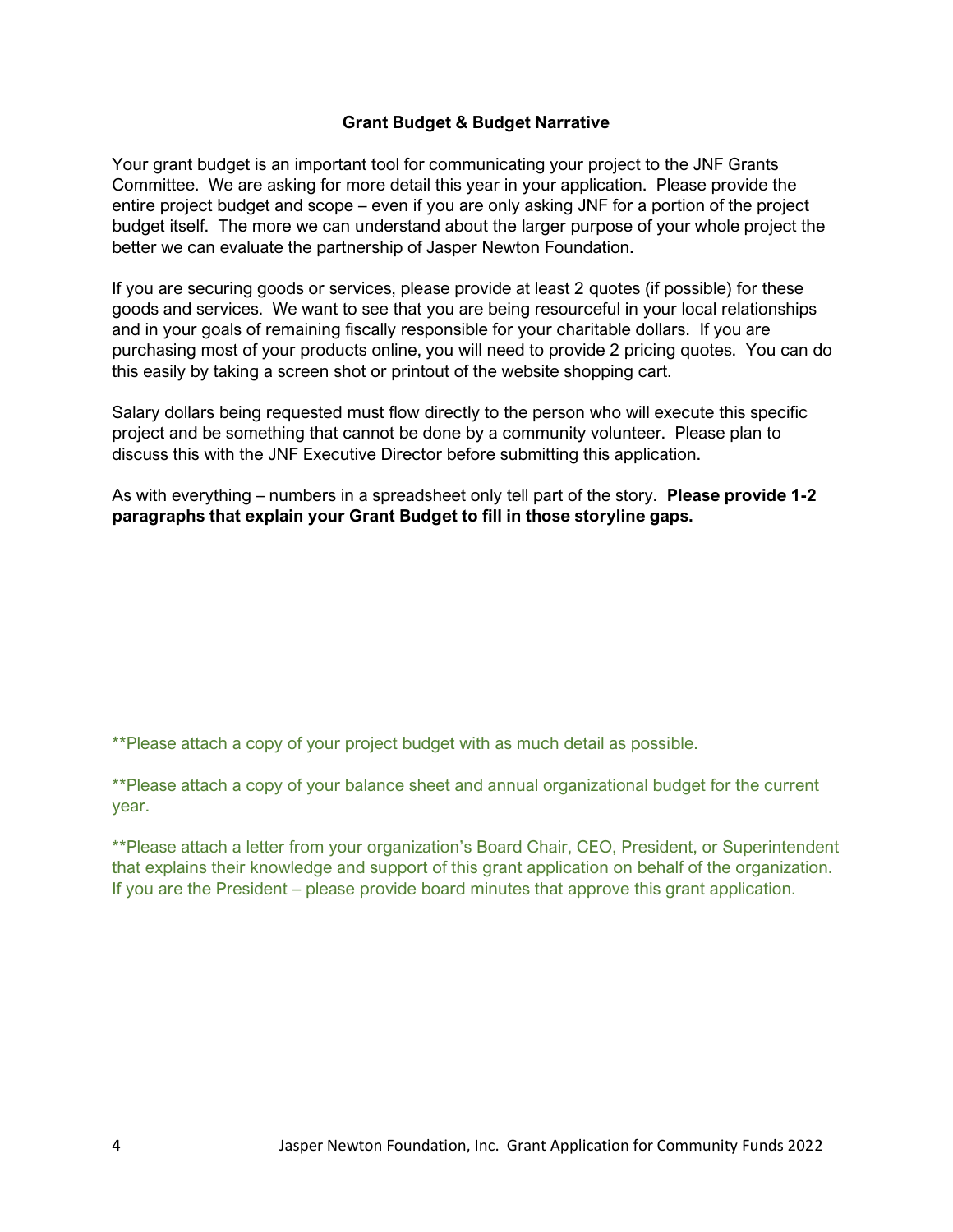#### **Application Narrative Questions**

Please use the following questions in the order shown with an explanation and description so the committee can get a feel for your project and the needs that are being met in the community.

- 1. What project/program will this grant money fund, how much are you requesting, what is your organization's mission statement and how does it directly link to this project/program?
- 2. What is the implementation plan for your project/program? Please include a timeline of implementation.
- 3. Is this project/program a duplication of services? If so, how is this different than what is already being offered?
- 4. Who is this program/project serving and how does this improve their situation and connection to their community?
- 5. How will your proposed project/program promote sustainable impact towards the betterment of Jasper or Newton County?
- 6. How do you define success? What are the things you will measure to achieve success with this project/program?
- 7. Will funding this project/program likely draw additional funding or partnerships that will bring positive and transformative change to Jasper or Newton County? Please share who you are partnering with and any matching grant funds that you have received.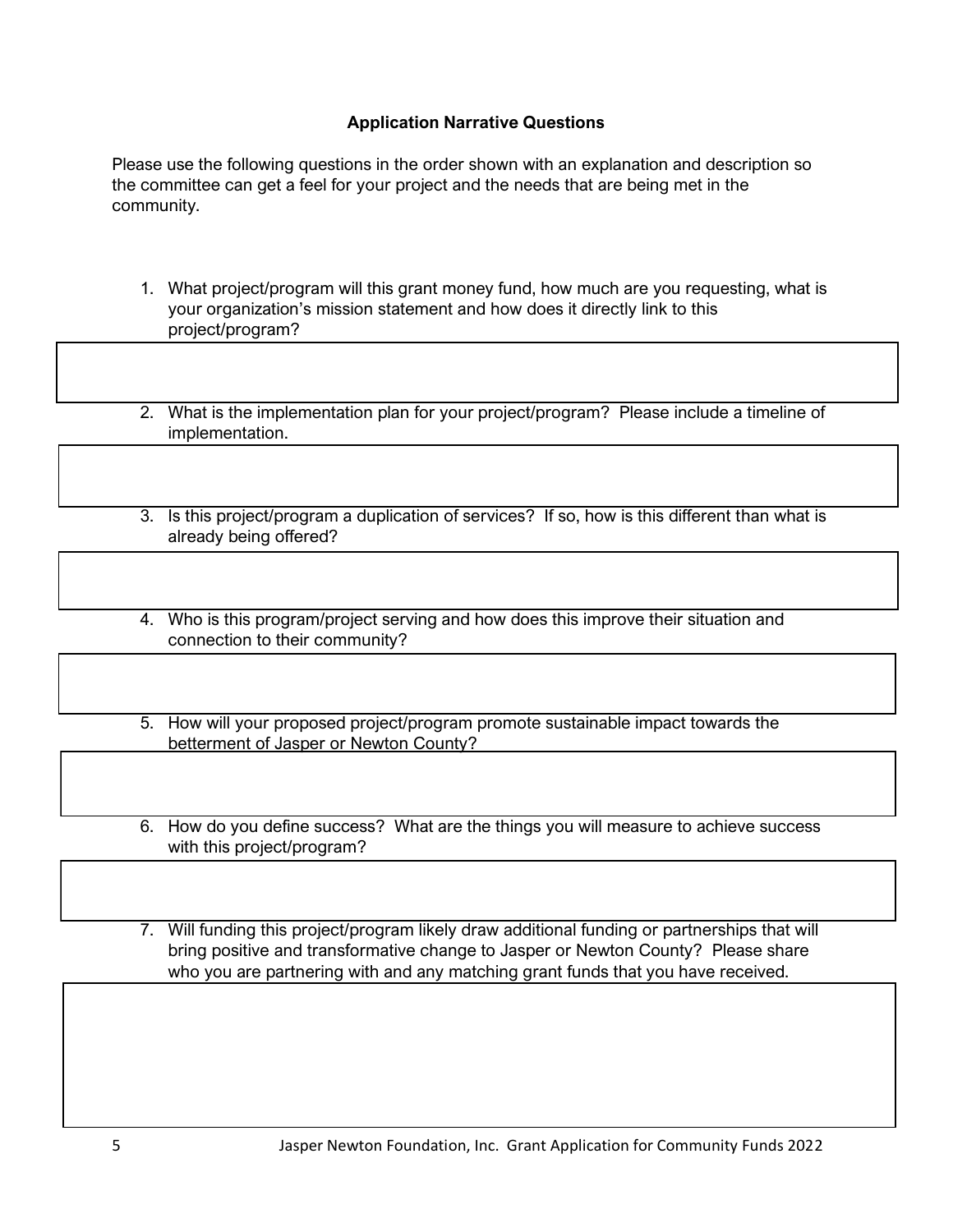# **Budget Request Form for \$5,000 or less**

| Item | <b>Budget Category</b><br>(i.e. supplies,<br>equipment,<br>software) | Can be<br><b>Reused?</b><br>Yes/No | Vendor<br>Attach copy of item<br>shown in catalog or<br>online (please e-mail<br>this quote, etc. along<br>with the application to<br>ahughes@jasperfdn.org) | Quantity | <b>Total</b><br>Cost<br>including<br>shipping |
|------|----------------------------------------------------------------------|------------------------------------|--------------------------------------------------------------------------------------------------------------------------------------------------------------|----------|-----------------------------------------------|
|      |                                                                      |                                    |                                                                                                                                                              |          |                                               |
|      |                                                                      |                                    |                                                                                                                                                              |          |                                               |
|      |                                                                      |                                    |                                                                                                                                                              |          |                                               |
|      |                                                                      |                                    |                                                                                                                                                              |          |                                               |
|      |                                                                      |                                    |                                                                                                                                                              |          |                                               |
|      |                                                                      |                                    |                                                                                                                                                              |          |                                               |
|      |                                                                      |                                    |                                                                                                                                                              |          |                                               |
|      |                                                                      |                                    |                                                                                                                                                              |          |                                               |
|      |                                                                      |                                    |                                                                                                                                                              |          |                                               |
|      |                                                                      |                                    |                                                                                                                                                              |          |                                               |
|      |                                                                      |                                    |                                                                                                                                                              |          |                                               |
|      |                                                                      |                                    |                                                                                                                                                              |          |                                               |
|      |                                                                      |                                    |                                                                                                                                                              |          |                                               |
|      |                                                                      |                                    |                                                                                                                                                              |          |                                               |
|      |                                                                      |                                    |                                                                                                                                                              |          |                                               |
|      |                                                                      |                                    |                                                                                                                                                              |          |                                               |
|      |                                                                      |                                    |                                                                                                                                                              |          |                                               |
|      |                                                                      |                                    |                                                                                                                                                              |          |                                               |
|      |                                                                      |                                    |                                                                                                                                                              |          |                                               |
|      |                                                                      |                                    |                                                                                                                                                              |          |                                               |
|      |                                                                      |                                    |                                                                                                                                                              |          |                                               |
|      |                                                                      |                                    |                                                                                                                                                              |          |                                               |
|      |                                                                      |                                    |                                                                                                                                                              |          |                                               |
|      |                                                                      |                                    |                                                                                                                                                              |          |                                               |
|      |                                                                      |                                    |                                                                                                                                                              |          |                                               |
|      |                                                                      |                                    | <b>Total Amount Requested</b>                                                                                                                                |          |                                               |

\*total amount requested must be \$5,000.00 or less for this grant cycle